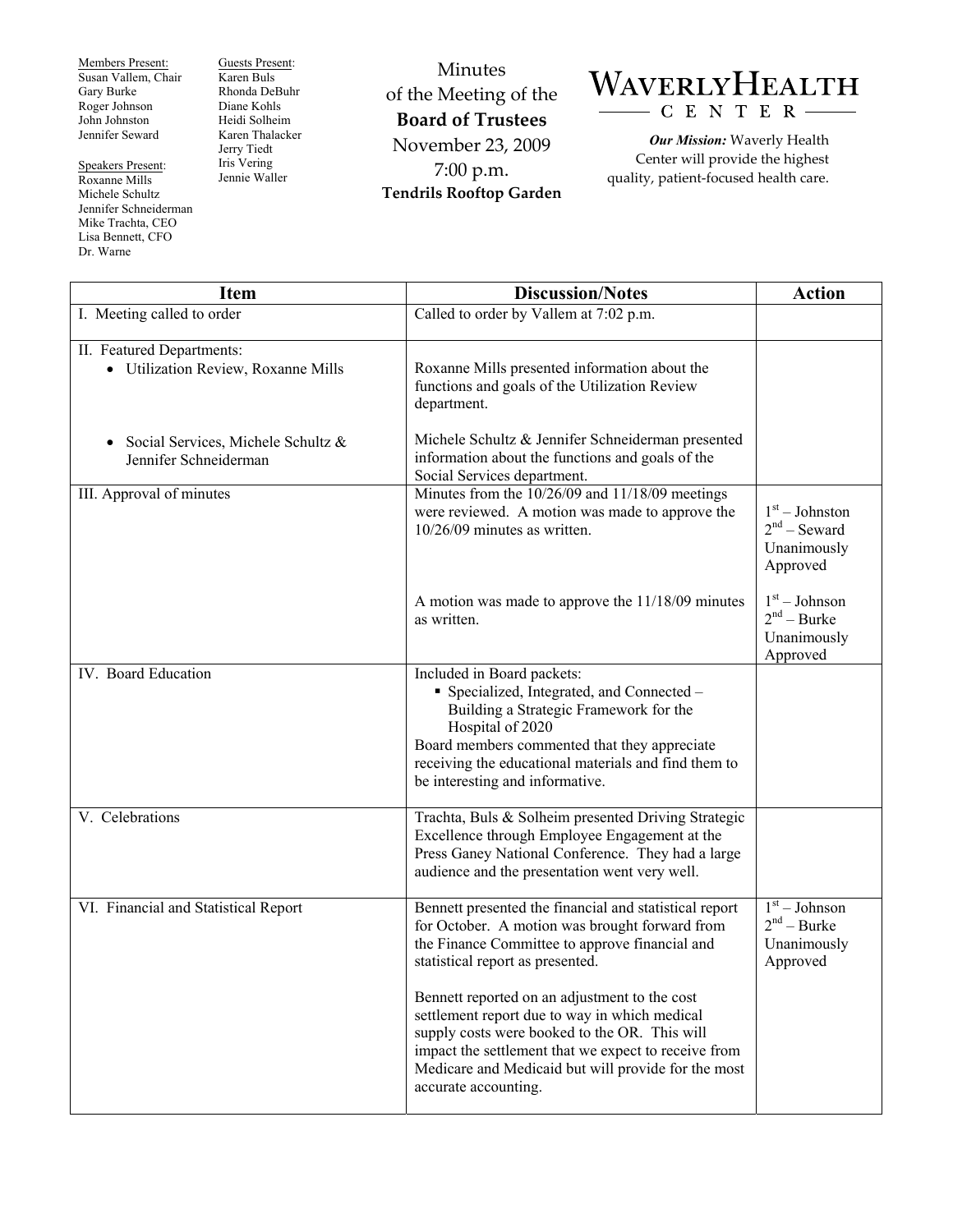| VII. Committee/Department Reports:<br>• Home Health<br><b>Environment of Care</b>                                                                                                                                                                | Home Health, Environment of Care & Performance<br>Improvement reports were presented as included in<br>the Board packets.                                                                                                                                                                                                                                                                                                                                                                                                                                                                                                                 | Accepted |
|--------------------------------------------------------------------------------------------------------------------------------------------------------------------------------------------------------------------------------------------------|-------------------------------------------------------------------------------------------------------------------------------------------------------------------------------------------------------------------------------------------------------------------------------------------------------------------------------------------------------------------------------------------------------------------------------------------------------------------------------------------------------------------------------------------------------------------------------------------------------------------------------------------|----------|
| • Performance Improvement                                                                                                                                                                                                                        |                                                                                                                                                                                                                                                                                                                                                                                                                                                                                                                                                                                                                                           |          |
| VIII. C.E.O.'s Report                                                                                                                                                                                                                            |                                                                                                                                                                                                                                                                                                                                                                                                                                                                                                                                                                                                                                           |          |
| • Medical Staff Issues                                                                                                                                                                                                                           | Trachta reported that Dr. Brooks will be leaving the<br>Covenant Clinic in Waverly. He will be resigning<br>from the WHC Medical Staff effective 12/1/09.<br>Trachta reported that the Covenant Clinic in Waverly<br>is planning to switch to an office-based practice only.<br>This would mean that physicians in the clinic would<br>not admit patients to WHC, or round on patients at<br>WHC. Trachta discussed the possible ramifications<br>of this change. An ad hoc committee of the Board<br>will be convened to consider the situation and how it<br>will impact WHC as we move forward. Johnson<br>volunteered to participate. |          |
|                                                                                                                                                                                                                                                  | Trachta reported that he met with a vascular surgeon<br>today who is interested in having a surgical practice<br>at WHC. He will be scheduling outpatient<br>procedures to start with. In the future he hopes to do<br>more interventional procedures here which would<br>require specialized equipment and an intensive care<br>unit.                                                                                                                                                                                                                                                                                                    |          |
| Christophel Clinic Construction Project<br>Update                                                                                                                                                                                                | Trachta reported that the Christophel Clinic project is<br>progressing on schedule. The anticipated opening of<br>the Clinic is mid-March.                                                                                                                                                                                                                                                                                                                                                                                                                                                                                                |          |
| IX. Medical Staff                                                                                                                                                                                                                                | Dr. Warne reported that the Executive Committee of<br>the Medical Staff met on 11/19/09. Dr. Warne<br>reported that credentialing and privileging items<br>along with policy review items were reviewed and<br>recommended for approval. She noted that they will<br>be working on Medical Staff Bylaw changes to<br>address History & Physical (H&P) documentation<br>and physician response time for admitted patient<br>visits.                                                                                                                                                                                                        |          |
|                                                                                                                                                                                                                                                  | Dr. Warne celebrated the completion of the Joint<br>Commission survey last week. Vering reported that<br>a work team has been formed to begin following up<br>on our findings and we should receive the final<br>report within the next week.                                                                                                                                                                                                                                                                                                                                                                                             |          |
| X. Benchmark Measures: Iris Vering                                                                                                                                                                                                               | Report was deferred to the next meeting.                                                                                                                                                                                                                                                                                                                                                                                                                                                                                                                                                                                                  |          |
| XI. Old Business<br>• Zoning Update                                                                                                                                                                                                              | Trachta reported that the final reading of the<br>proposed Planned Development zoning was<br>approved by the City Council.                                                                                                                                                                                                                                                                                                                                                                                                                                                                                                                |          |
| XII. New Business<br>• Provisional Appointment to Medical Staff:<br><sup>-</sup> Hugo Koo, M.D. Consulting,<br>Cardiology, CVMS<br>Continuation of Provisional Status on<br>Medical Staff:<br>Bradley Lister, M.D. - Active,<br>Orthopedics, WHC | Trachta presented privileging items as individually<br>listed at left. Trachta noted the following changes to<br>the information contained on the original agenda:<br>The Executive Committee recommended<br>continuing provisional status for Dr. Lister and<br>Crystal Schrader, ARNP.<br>Dr. Timothy Myers was originally listed as a<br>resignation, but Nighthawk Radiology requested                                                                                                                                                                                                                                                |          |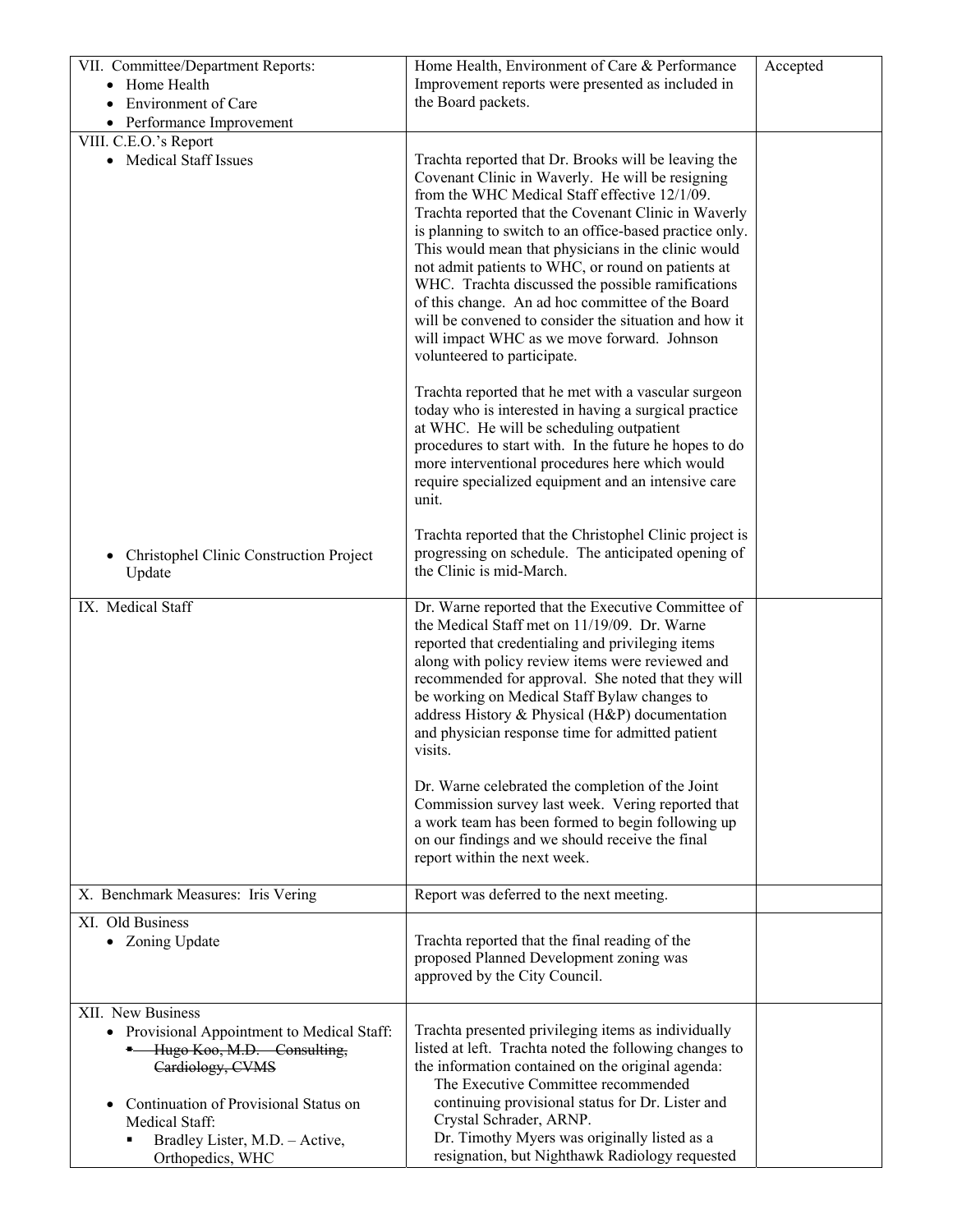| $\blacksquare$ | Crystal Schrader, ARNP - Consulting-<br>Ancillary, CVMS                 | to have him reappointed to keep him on service<br>for WHC. |                 |
|----------------|-------------------------------------------------------------------------|------------------------------------------------------------|-----------------|
|                |                                                                         | Dr. Hugo Koo was listed as a provisional                   |                 |
| $\bullet$      | Reappointments to Medical Staff:                                        | appointment to Medical Staff. His application              |                 |
| Ξ              | E. Anthony Otoadese, M.D. -                                             | was not processed due to an incomplete                     |                 |
|                | Consulting, Cardiology, CVMS                                            | application packet.                                        |                 |
| ٠              | Kari Haislet, ARNP - Consulting-                                        | The files have been reviewed by the Executive              |                 |
|                | Ancillary, CVMS                                                         | Committee of the Medical Staff. The Executive              |                 |
| п              | Joseph Baraga, M.D. - Courtesy,                                         | Committee recommends approval of the items as              |                 |
|                | Radiology, NightHawk Radiology                                          | listed at left. A motion was made to approve all           | $1st$ -Johnston |
| ٠              | Bruce Berens, M.D. - Courtesy,                                          | privileging items as individually considered and           | $2nd - Burke$   |
|                | Radiology, NightHawk Radiology                                          | recommended by the Executive Committee of the              | Unanimously     |
| п              | Nathan Block, M.D. - Courtesy,                                          | Medical Staff.                                             | Approved        |
|                | Radiology, NightHawk Radiology                                          |                                                            |                 |
| ٠              | Blake Carlson, M.D. - Courtesy,                                         |                                                            |                 |
|                | Radiology, NightHawk Radiology                                          |                                                            |                 |
| ٠              | David Eckmann, M.D. - Courtesy,                                         |                                                            |                 |
|                | Radiology, NightHawk Radiology                                          |                                                            |                 |
| п              | Ronnell Hansen, M.D. - Courtesy,                                        |                                                            |                 |
| п              | Radiology, NightHawk Radiology<br>Christopher Jackson, M.D. - Courtesy, |                                                            |                 |
|                | Radiology, NightHawk Radiology                                          |                                                            |                 |
| ٠              | James Jacobs, M.D. - Courtesy,                                          |                                                            |                 |
|                | Radiology, NightHawk Radiology                                          |                                                            |                 |
| п              | David Kispert, M.D. - Courtesy,                                         |                                                            |                 |
|                | Radiology, NightHawk Radiology                                          |                                                            |                 |
| ٠              | David Lambert, M.D. - Courtesy,                                         |                                                            |                 |
|                | Radiology, NightHawk Radiology                                          |                                                            |                 |
| ٠              | Peter Lee, M.D. - Courtesy,                                             |                                                            |                 |
|                | Radiology, NightHawk Radiology                                          |                                                            |                 |
| п              | Jeffrey Magnuson, M.D. - Courtesy,                                      |                                                            |                 |
|                | Radiology, NightHawk Radiology                                          |                                                            |                 |
| п              | Suzanne Parrino, M.D. - Courtesy,<br>Radiology, NightHawk Radiology     |                                                            |                 |
| ٠              | Theodore Passe, M.D. - Courtesy,                                        |                                                            |                 |
|                | Radiology, NightHawk Radiology                                          |                                                            |                 |
| ٠              | Jeffrey Phelan, M.D. - Courtesy,                                        |                                                            |                 |
|                | Radiology, NightHawk Radiology                                          |                                                            |                 |
|                | Matthew Sanford, M.D. - Courtesy.                                       |                                                            |                 |
|                | Radiology, NightHawk Radiology                                          |                                                            |                 |
| $\blacksquare$ | Vladimir Savcenko, M.D. - Courtesy,                                     |                                                            |                 |
|                | Radiology, NightHawk Radiology                                          |                                                            |                 |
| ٠              | Patrick Sullivan, M.D. - Courtesy,                                      |                                                            |                 |
|                | Radiology, NightHawk Radiology                                          |                                                            |                 |
| ٠              | James Sullivan, M.D. - Courtesy,                                        |                                                            |                 |
| ٠              | Radiology, NightHawk Radiology<br>Ross Sutton, M.D. - Courtesy,         |                                                            |                 |
|                | Radiology, NightHawk Radiology                                          |                                                            |                 |
| ٠              | Gregory Taylor, M.D. - Courtesy,                                        |                                                            |                 |
|                | Radiology, NightHawk Radiology                                          |                                                            |                 |
| ٠              | Don Wiese, M.D. - Courtesy,                                             |                                                            |                 |
|                | Radiology, NightHawk Radiology                                          |                                                            |                 |
| ٠              | Keith Wittenberg, M.D. - Courtesy,                                      |                                                            |                 |
|                | Radiology, NightHawk Radiology                                          |                                                            |                 |
| ٠              | Angeline Young, M.D. - Courtesy,                                        |                                                            |                 |
| ٠              | Radiology, NightHawk Radiology<br>Timothy Myers, M.D. - Courtesy,       |                                                            |                 |
|                | Radiology, NightHawk Radiology                                          |                                                            |                 |
|                |                                                                         |                                                            |                 |
|                | New/Revised Policies:                                                   |                                                            |                 |
|                | See attached list of policy activity.                                   | Trachta presented the policy activity report as            |                 |
|                |                                                                         | included in the Board packets. Waller provided a           |                 |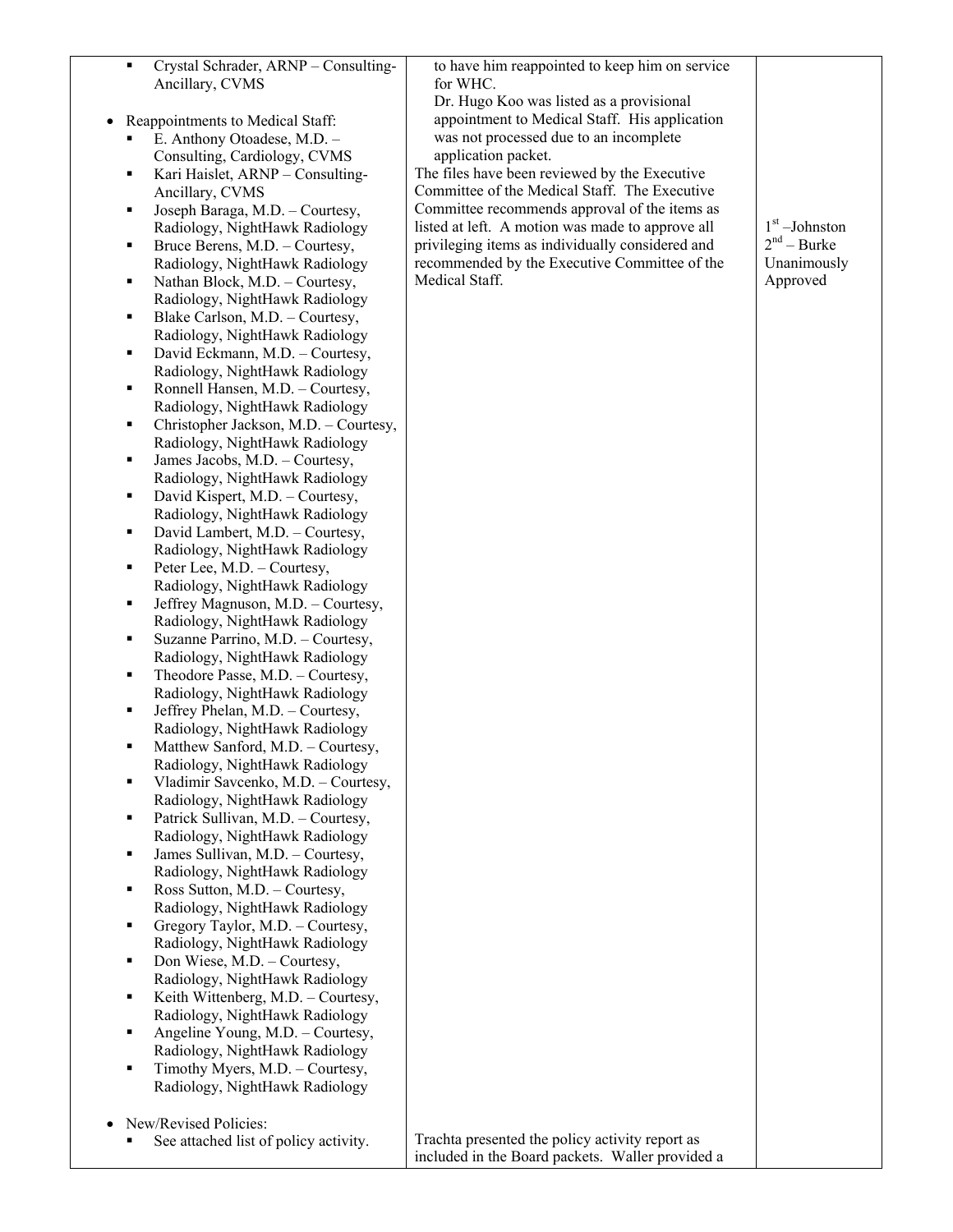|                                                                                  | summary of the task the Policies & Procedures<br>(P&P) Council has been charged with. She noted<br>that as detailed in the report, many of the policies<br>previously approved with become Standard<br>Operating Procedures, while some will be retired due<br>to not being needed. Documents that are required to<br>be in a policy format by the Joint Commission will<br>remain policies. Documents that require Board or<br>Medical Staff approval will also remain policies.<br>Waller noted that the P&P Council will be sending a<br>monthly report to the Board until the updating<br>project is complete. A motion was made to approve<br>the policy activity report as presented. | $1st - Johnson$<br>$2nd$ – Seward<br>Unanimously                                |
|----------------------------------------------------------------------------------|---------------------------------------------------------------------------------------------------------------------------------------------------------------------------------------------------------------------------------------------------------------------------------------------------------------------------------------------------------------------------------------------------------------------------------------------------------------------------------------------------------------------------------------------------------------------------------------------------------------------------------------------------------------------------------------------|---------------------------------------------------------------------------------|
| <b>Finance Committee</b>                                                         | Bennett reported that the Finance Committee met on<br>11/18/09. Minutes from said meeting were emailed<br>to Board members following the meeting.                                                                                                                                                                                                                                                                                                                                                                                                                                                                                                                                           | Approved                                                                        |
| <b>Capital Request</b>                                                           | Bennett presented a capital request for a neonatal<br>simulator at a cost not to exceed \$18,804.80. A<br>motion was made to approve this budgeted request as<br>presented.                                                                                                                                                                                                                                                                                                                                                                                                                                                                                                                 | $1st - Burke$<br>$2nd - Johnston$<br>Unanimously<br>Approved                    |
| Charity Care                                                                     | Bennett presented a charity care write-off of<br>\$12,766. The normal application process was not<br>completed due to the patient being deceased.<br>Bennett reported that patient was part of the Iowa<br>Cares program and very likely would have qualified<br>for 100% write-off under the charity care program.<br>A motion was made to approve charity care in the<br>amount of \$12,766.                                                                                                                                                                                                                                                                                              | $1st$ – Seward<br>$2nd - Johnson$                                               |
| Liquidation of Items<br>$\bullet$                                                | Solheim reported that a sealed bid auction was held<br>in accordance with recommendations from the City<br>Attorney regarding the liquidation of city assets. The<br>auction consisted of items no longer used in the<br>facility including fitness equipment from Health<br>Promotion that was not donated to the W. Solheim<br>noted that a public notice was published about the<br>auction, and 87 items were posted for sale. 16 items<br>received no bids and will be posted for a short-term<br>employee sealed bid auction. Solheim reported that<br>winning bids totaled approximately \$6,400. A                                                                                  | Unanimously<br>Approved<br>$1st - Burke$                                        |
|                                                                                  | motion was made to approve accepting the winning<br>bids and proceed with the short-term employee<br>sealed bid auction for the remaining items.                                                                                                                                                                                                                                                                                                                                                                                                                                                                                                                                            | $2nd - Johnston$<br>Unanimously<br>Approved                                     |
| XIII. Closed Session<br>Iowa Code Chapter 388.9<br>Iowa Code Chapter 21.5.i<br>٠ | A motion was made to move into closed session at<br>8:20 p.m. pursuant to Iowa Code Chapter 388.9 and<br>Iowa Code Chapter 21.5.i.                                                                                                                                                                                                                                                                                                                                                                                                                                                                                                                                                          | $1st - Johnston$<br>$2nd - Burke$<br>Unanimously<br>Approved                    |
| XIV. Open Session                                                                | A motion was made to move back into open session<br>at 9:20 p.m.                                                                                                                                                                                                                                                                                                                                                                                                                                                                                                                                                                                                                            | $1st - Johnston$<br>$2nd - Burke$<br>Unanimously<br>Approved                    |
| XV. Adjourn                                                                      | A motion was made to approve employee incentives<br>and a salary adjustment.<br>A motion was made to adjourn the meeting at 9:22                                                                                                                                                                                                                                                                                                                                                                                                                                                                                                                                                            | $1st - Burke$<br>$2nd - Johnson$<br>Unanimously<br>Approved<br>$1st - Johnston$ |
|                                                                                  |                                                                                                                                                                                                                                                                                                                                                                                                                                                                                                                                                                                                                                                                                             |                                                                                 |